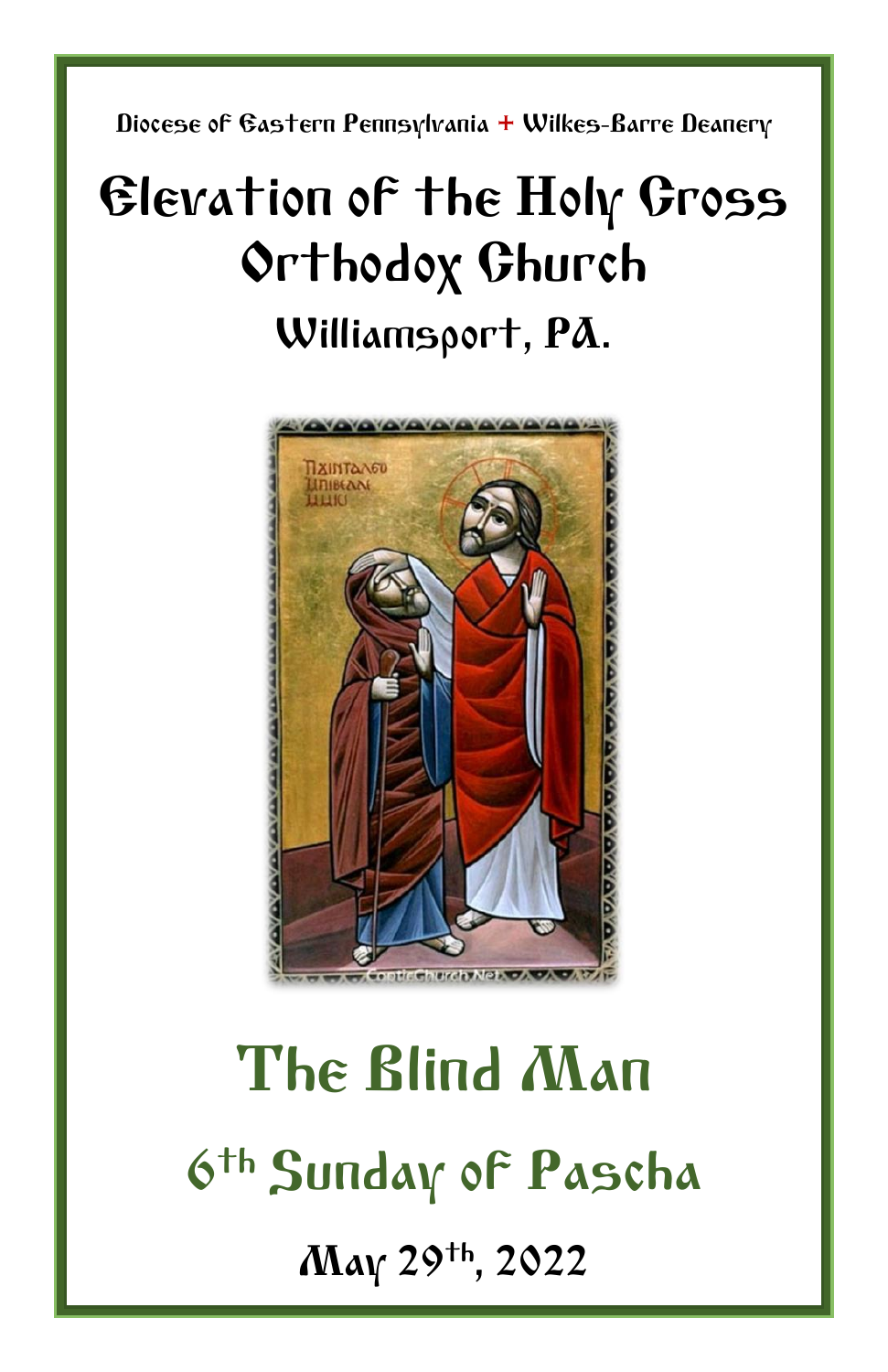# Elevation of the Holy Cross Orthodox Church

1725 Holy Cross Ln Williamsport, Pennsylvania 17701-2749 www.holycrosswilliamsport.org

Rev. Fr. Seraphim Reynolds, Pastor Office: 570.322.3020 (c) 717.576.3503 Email: priestseraphim@protonmail.com

#### *Today's Scripture Readings: Epistle: Acts 16:16-34 Gospel: St. John 9:1-38*

## *CHRIST IS RISEN! INDEED HE IS RISEN!*

#### *A festive welcome to everyone, and especially to our guests this morning! Please join us for some fellowship after in the Parish Hall!*

#### **Services, Events & Announcements**

+**Feast of the Ascension of Our Lord Jesus Christ – Vesperal Divine Liturgy – Wednesday June 1st @ 5:30pm**

+*Great Vespers – Saturday June 4 th @ 5pm*

+*Sunday of the Fathers of the 1st Ecumenical Council – Divine Liturgy - June 5 th @ 10am (Hours @ 9:40) Fellowship following*

+ Memorial Day: *Today we remember those who have given their lives in service to our Country. May their memories be eternal.*

#### *Our Giving – May 22nd , 2022*

Tithes/Offerings - \$1,324.00 / Online Giving - \$175.00 Candle Offerings – \$106.00 Love Offerings - \$520.00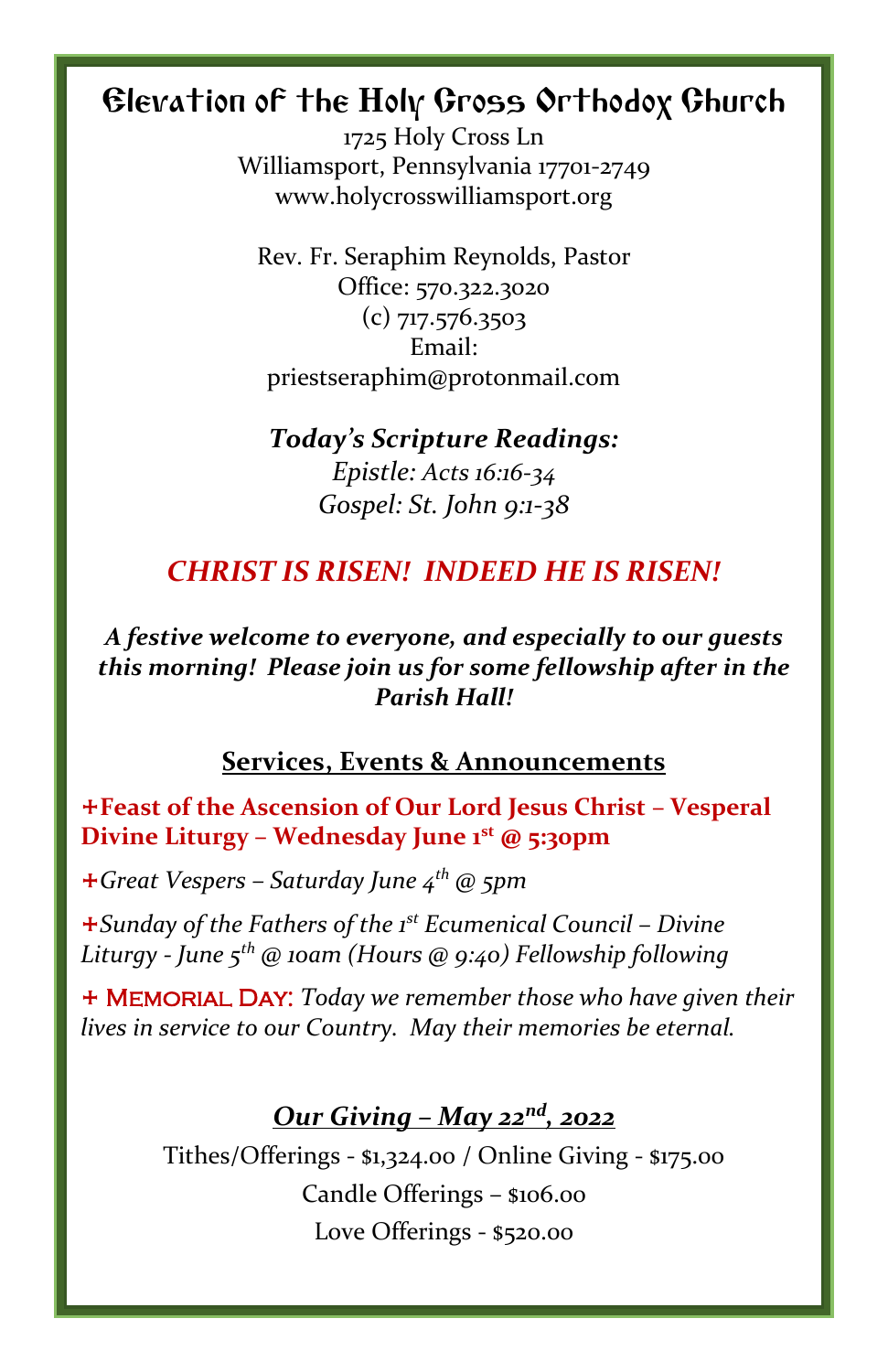*Regarding Holy Communion***:** Only those faithful who are Orthodox Christians and have **properly prepared themselves** by **fasting, prayer [i.e.,** *Prayers Before Communion***], recent confession**, and who were *at least present for the reading of the Epistle and Gospel* should approach to receive the Holy Eucharist. *We should all be at peace with each other too*. If you have any questions about Communion, please see Fr. Seraphim.

### *Hollow Orthodoxy*

We must guard against noticing when another parishioner seems careless in the making of the sign of the cross, while we go about demonstrating for all around us, the proper way. Making sweeping signs of the cross that are done in such a way as to be almost a caricature, following up with profound bows, we can end up distracting fellow worshipers in the process. If we make a public display of our fasting, making sure our non-Orthodox family and friends know how strict we are, we miss the point of fasting. If we struggle to make our icon corner the largest and most complete of anyone in the parish, but never stand before it in prayer, we treat it as nothing more than nice art.

If we allow ourselves to become spiritual gluttons, and turn the traditions of Orthodoxy into occasions for sensual and prideful displays, we will not embrace the grace that can be ours through quiet and penitential struggle. If our public displays of piety become distractions for fellow worshipers, we can actually be diverting our attention from the all important confrontation of our personal sin. Externals, while important to Orthodox piety, and the deepening of our faith, must not be allowed to replace the mystery of faith that comes only with the acquisition of a humble and contrite heart.